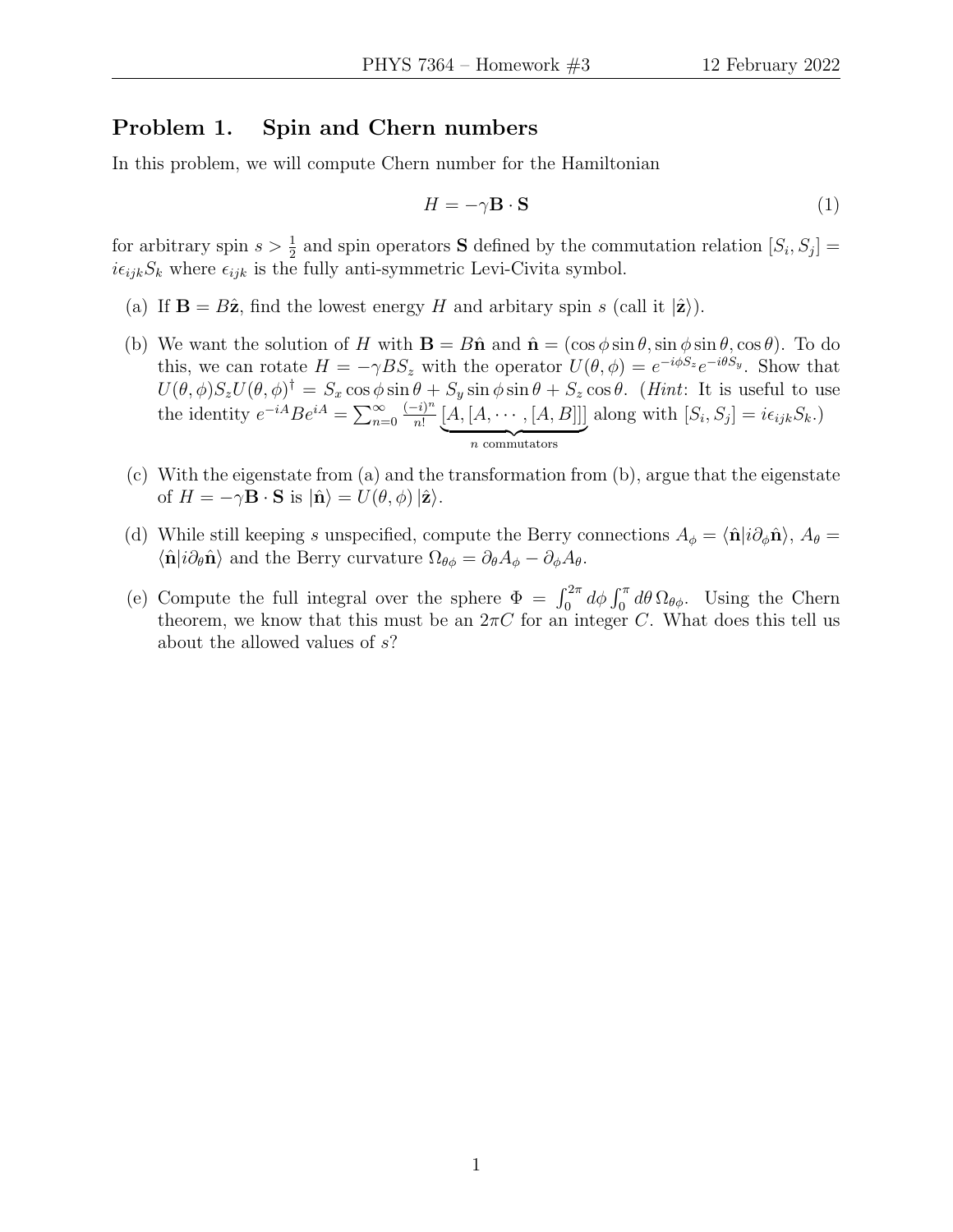## Problem 2. Current and adiabatic transport

Here we compute the current induced by an adiabatic change of the Hamiltonian and check that it correctly predicts the change in the electric dipole moment.

(a) Using

$$
|\psi(t)\rangle = e^{i\alpha(t)} \left[|n\rangle + \dot{\lambda}|\delta n\rangle\right],\tag{2}
$$

(recall that  $\alpha(t)$  is a combination of geometric phase and dynamic phase), show that the induced change in some arbitrary operator  $\mathcal O$  is  $\langle \mathcal O \rangle = 2\lambda \operatorname{Re} \langle n|\mathcal O|\delta n\rangle$ .

(b) Defining the current operator  $\mathcal{J} = -e\mathbf{v}$  in terms of the velocity operator **v** and using

$$
|\delta n\rangle = -i\hbar \sum_{m \neq n} \frac{\langle m | \partial_{\lambda} n \rangle}{E_n - E_m} |m\rangle , \qquad (3)
$$

show that

$$
\langle \mathcal{J} \rangle = -2e\hbar \lambda \operatorname{Im} \sum_{m \neq n} \frac{\langle n | \mathbf{v} | m \rangle \langle m | \partial_{\lambda} n \rangle}{E_n - E_m}.
$$
 (4)

- (c) Using  $\mathbf{v} = -\frac{i}{\hbar}$  $\frac{i}{\hbar}[\mathbf{r},H]$ , show that this becomes  $\langle \mathcal{J} \rangle = -2e\dot{\lambda} \text{Re} \langle n|\mathbf{r}| \partial_{\lambda} n \rangle$ . [Hint: Note that  $\langle n|\mathbf{r}|n\rangle \langle n|\partial_{\lambda}n\rangle$  is pure imaginary (why?).]
- (d) Noting that  $\langle \mathcal{J} \rangle$  has the interpretation of  $d\mathbf{d}/dt$ , where  $\mathbf{d} = -e\mathbf{r}$  is the dipole operator, and canceling the dt, show that this becomes  $\partial_{\lambda} \langle \mathbf{d} \rangle = -2e \operatorname{Re} \langle n|\mathbf{r}| \partial_{\lambda} n \rangle =$  $-e\partial_{\lambda} \langle n|\mathbf{r}|n\rangle$ .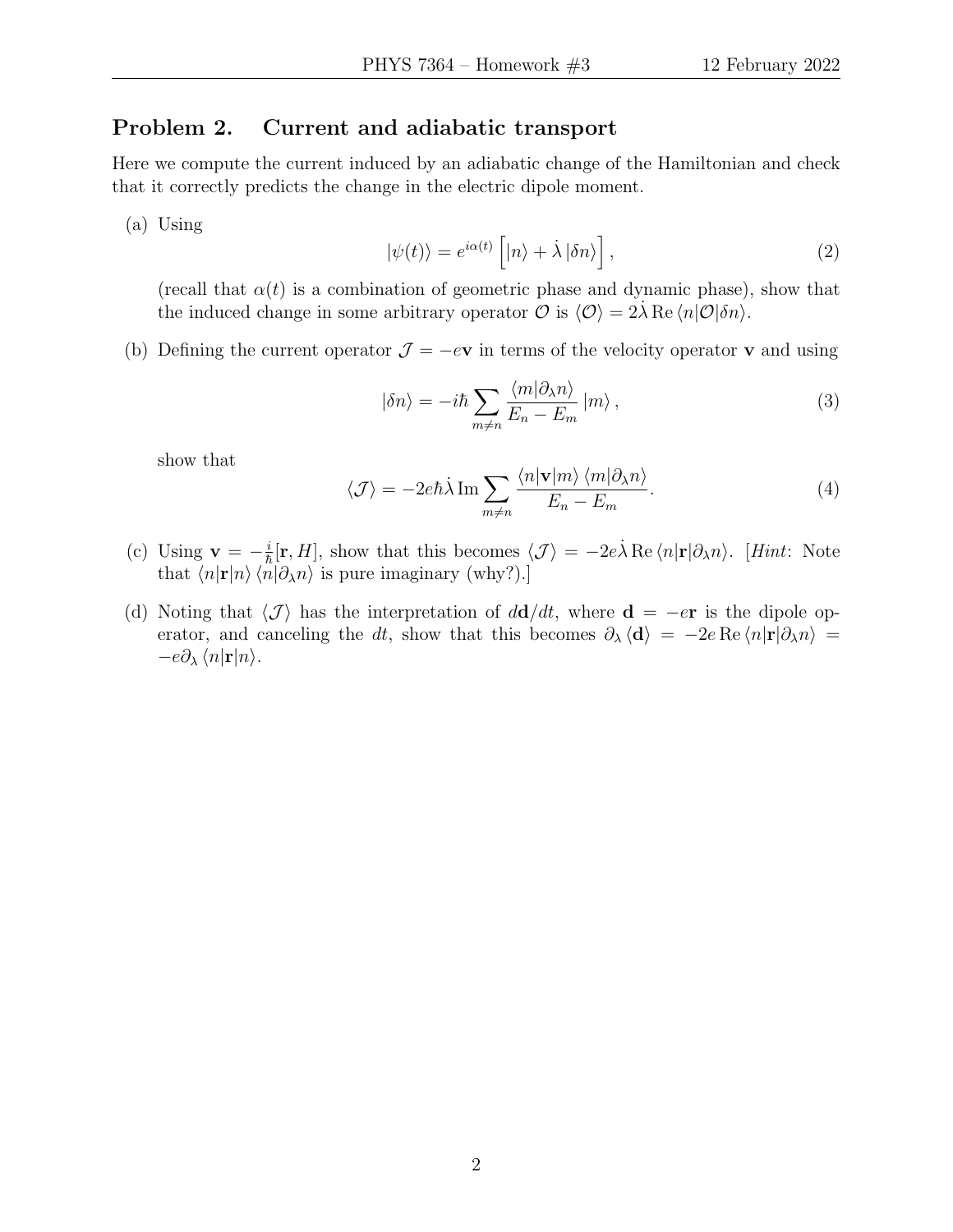#### Problem 3. Averaging the guessed-at Polarization

In class, we argued that the guess for polarization

$$
\mathbf{P}_{\text{guess}} = \frac{1}{V_{\text{cell}}} \int_{\text{cell}} \mathbf{r} \rho(\mathbf{r}) d^3 r \tag{5}
$$

does not function as a good definition for bulk polarization. Show that this expression vanishes when averaged over all possible locations of the unit cell origin.

*Hint*: First show that the average is porportional to  $\int_{cell} \int_{cell} \mathbf{r} \rho(\mathbf{r} - \mathbf{r}') d^3 r d^3 r'$  where r' is the shift of the origin of the cell. Then focus on the  $r'$  integral and argue that the result vanishes.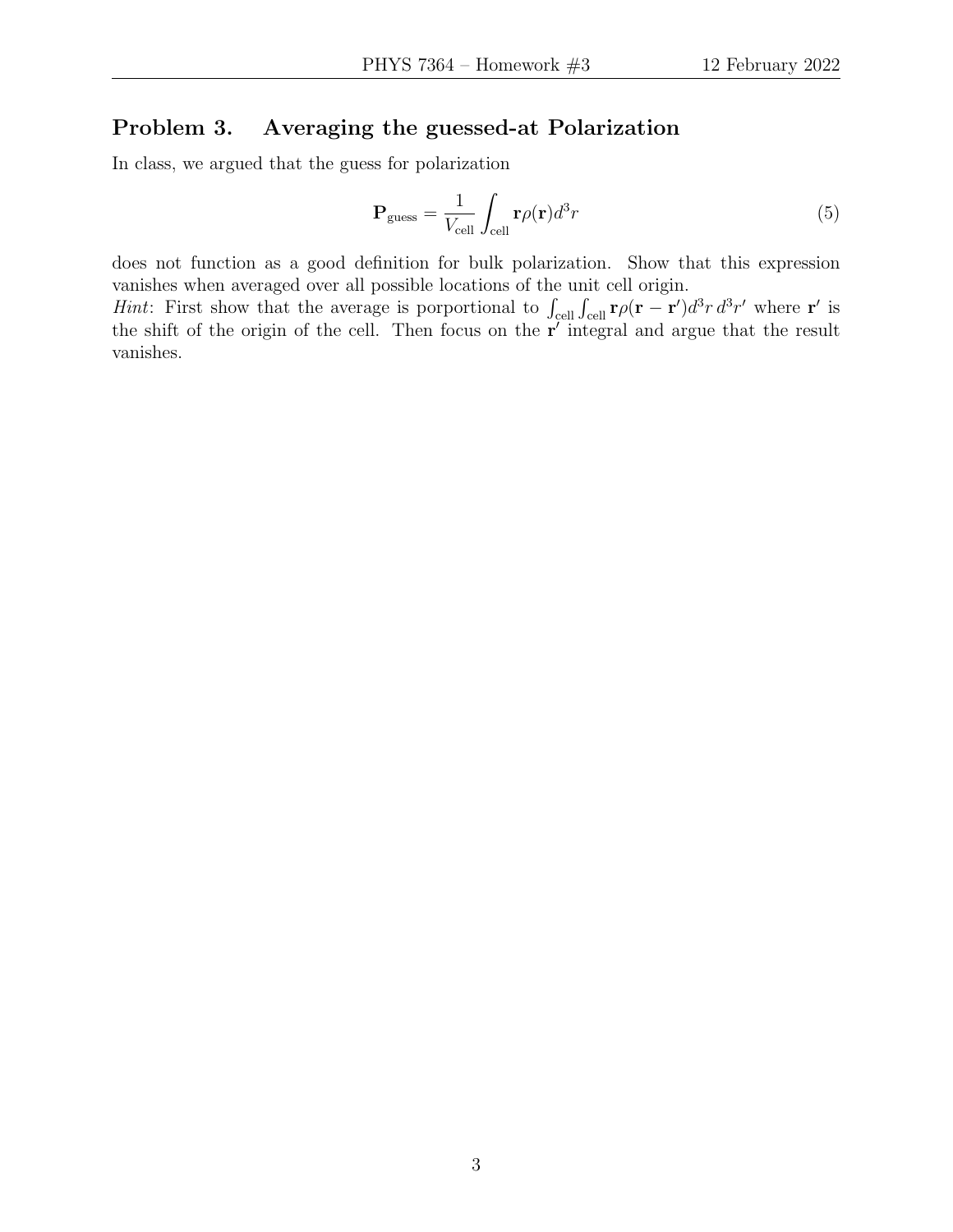#### Problem 4. Filling in some Wannier details

In class, we argued for how Wannier functions are related to the polarization. Here we fill in some of the details for one-dimension.

The Wannier functions for band  $n$  are defined via

$$
|\phi(R)\rangle = a \int_0^{2\pi/a} \frac{dk}{2\pi} e^{ik(R-\hat{r})} |u_{nk}\rangle , \qquad (6)
$$

for the position operator  $\hat{r}$  (over all of space, not just a unit cell). For this problem, it is useful to insert the identity  $1 = \int_{-\infty}^{\infty} dr \, |r\rangle \, \langle r| = \sum_{R} \int_{0}^{a} dr \, |R+r\rangle \, \langle R+r|$  and  $R = na$  for an integer n.

- (a) Confirm that  $\langle \phi(R)|\phi(R)\rangle = 1$ .
- (b) Show that

$$
(\hat{r} - R) |\phi(R)\rangle = -\frac{a}{2\pi} \int_0^{2\pi/a} dk \, e^{ik(R-\hat{r})} |i\partial_k u_{nk}\rangle \,. \tag{7}
$$

(c) Finally, show that  $\langle \phi(R) | (\hat{r} - R) | \phi(R) \rangle = \frac{a}{2a}$  $\frac{a}{2\pi} \int_0^{2\pi/a} dk \langle u_{nk}|i\partial_k u_{nk}\rangle = \frac{a}{2\pi}$  $\frac{a}{2\pi}\phi_n$ . The polarization is then  $P = -e \langle \phi(R)|\hat{r} - R|\phi(R)\rangle$ .